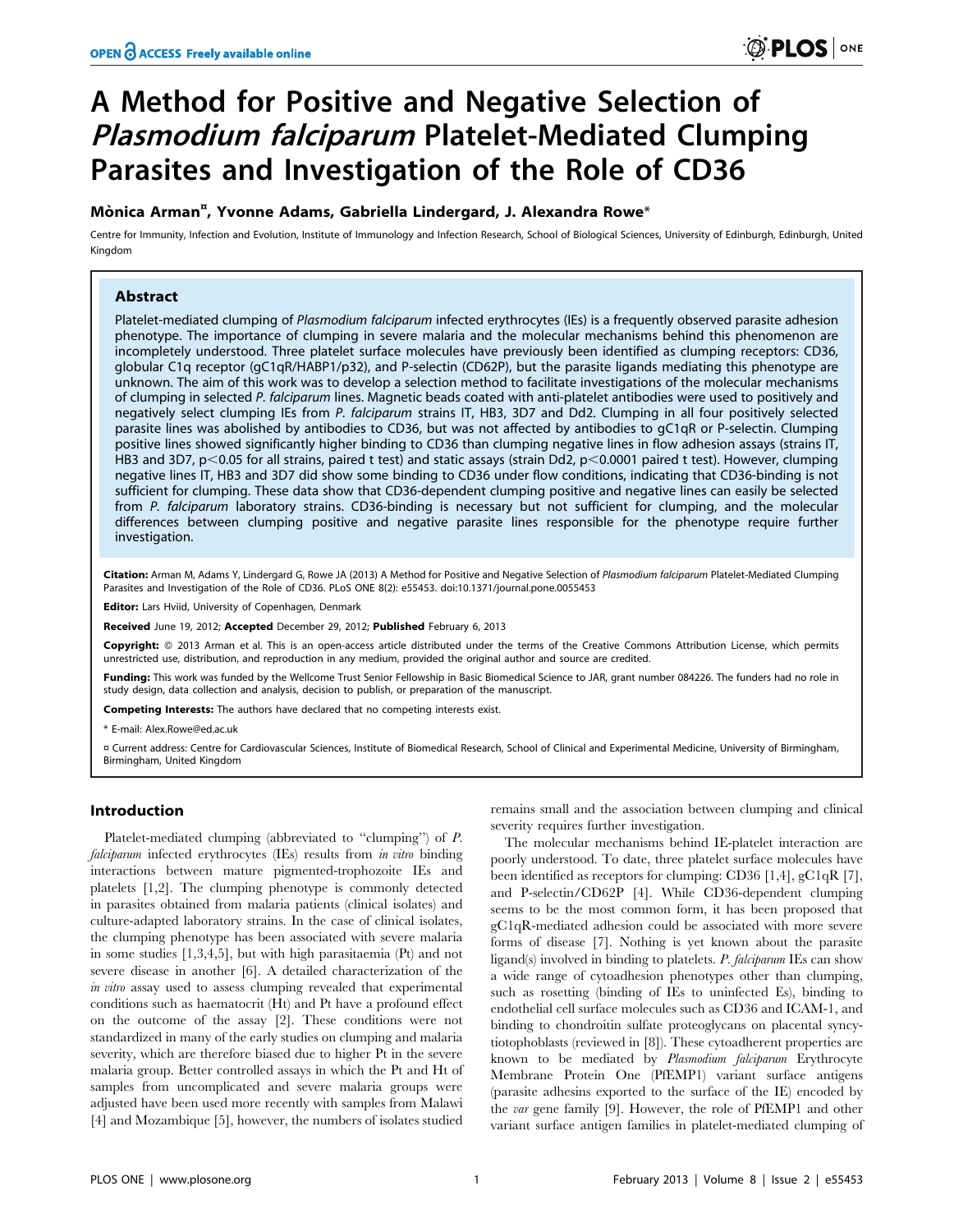IEs has not yet been evaluated. The lack of a selection method for P. falciparum clumping has been a limiting factor in studying the molecular mechanisms of parasite-platelet interaction.

The aim of this study was to set up a selection method for P. falciparum clumping to facilitate further investigation of the molecular mechanisms underlying this phenotype. Isogenic clumping positive and negative parasite populations were successfully derived for four laboratory strains, and platelet CD36 was confirmed as a major receptor for clumping.

#### Materials and Methods

#### Ethics Statement

Human blood and serum for parasite culture and platelet purification were collected from volunteer donors after written informed consent and protocols were approved by the Scottish National Blood Transfusion Service Committee for the Governance of Blood and Tissue Samples for Non-Therapeutic Use (Reference no. 04-49).

#### P. falciparum Cultures

The *P. falciparum* laboratory strains used in this study were IT clone A4, Dd2, HB3, and 3D7. The IT/A4 clone is derived from the IT/FCR3 strain [10]. Parasites were cultured in RPMI 1640 medium (Lonza, catalogue number 12-167F) supplemented with 2 mM glutamine, 25 mM Hepes, 20 mM glucose, 25 µg/ml gentamicin, and either 10% pooled human serum or 5% serum +0.25% Albumax II (Invitrogen) [11], with the pH adjusted to 7.2–7.4 with 1 M NaOH. Cultures were set up at 1% haematocrit with blood group O erythrocytes (donors from the Scottish National Blood Transfusion Service) and incubated at  $37^{\circ}$ C with  $3\%$  CO<sub>2</sub>,  $1\%$  O<sub>2</sub>, and  $96\%$  N<sub>2</sub>. Cultures were synchronized by sorbitol treatment as previously described [12]. The health and maturity of cultures were monitored by daily examination of thin blood smears stained with 10% Giemsa for 15–20 min.

#### Human Platelet-Rich Plasma (PRP)

Whole blood from healthy volunteers was collected into citratephosphate-dextrose (CPD) and either used fresh or stored at  $4^{\circ}$ C and used within seven days [2]. Platelet-mediated clumping selections and pH experiments were performed with platelets obtained from stored blood, while both fresh and stored blood was used as a source of platelets for the antibody inhibition described below. PRP was isolated by centrifugation of whole blood for 10 min at 250 g and collecting the upper fraction. Platelet-poor plasma (PPP) was obtained by further centrifugation of the PRP fraction (1500 g, 30 min) and collection of the upper fraction. Platelet concentration was measured using a Neubauer haemocytometer. PRP and PPP were prepared freshly for each experiment.

#### Platelet-mediated Clumping Assay

Clumping frequency was determined using the in vitro assay described by Pain et al [1] with some modifications [2]. Parasite cultures (at mature pigmented-trophozoite stage) were stained with 25  $\mu$ g/ml of ethidium bromide for 5 min at 37 $\degree$ C, and then used to set up mixtures of parasite culture and platelets in a final volume of 300–500 µl in Eppendorf tubes. All assays were prepared in binding medium (BM), which is RPMI 1640 without sodium bicarbonate, containing 2 mM glutamine and 25 mM Hepes (Invitrogen, catalogue number 13018015) supplemented with 20 mM glucose and 25 mg/ml gentamicin. Unless otherwise stated, experimental conditions were pH 7.3, 1% parasitemia (Pt), 10% haematocrit (Ht), and 20% PRP or PPP (final platelet concentration  $\sim 3 \times 10^{7}$  platelets/ml). The cell suspensions were

gently rotated (10 rpm) on a wheel at room temperature, and two wet preparations were made per tube after 1 h incubation, unless otherwise stated. Wet preparations  $(10 \mu)$  of culture suspension on a microscope slide beneath a  $22\times22$  mm coverslip with the edges sealed by nail varnish) were viewed on a fluorescence microscope (400X magnification) and 500 IEs were counted and scored for clumping from each slide. A clump consisted of three or more IEs sticking together. Clumping Frequency (CF) is expressed as the percentage of IEs in clumps out of 500 IEs counted. In some experiments, clumping frequency in PPP was used to control for the possibility of IE aggregation occurring without platelet binding.

Selection of P. falciparum cultures for the plateletmediated clumping phenotype. A method based on magnetic separation using beads coated with an anti-platelet monoclonal antibody (mAb) was applied. Briefly, after setting-up a clumping assay, antibody-coated beads were added to the suspension. The beads bound to the platelet-IE clumps, which were then separated from the rest of cell suspension by means of a magnet (see Figure 1).

Coating beads with anti-platelet antibody.  $4.5 \mu m$  diameter-Dynabeads M-450 Epoxy (Dynal, Invitrogen) were coated with the CD62P (P-selectin) mAb Clone CLB-Trhomb/6 (Immunotech, Beckman Coulter). Coating was performed according to the manufacturer's instructions; 3 µg of anti-CD62P mAb were used per 25 µl of Dynabead stock  $(1\times10^7 \text{ Dynabeads})$ . Coated beads were kept at  $4^{\circ}$ C in sterile PBS/0.1% BSA for up to two weeks.

Platelet-mediated clumping selections. Starting with an unselected P. falciparum culture, a first selection was performed from which two independent populations were obtained, clumping positive (Clump+) and clumping negative (Clump-). The Clump+ fraction, which was composed of clumps (platelets and IEs) and beads, was put back into culture with the addition of fresh uninfected Es. The Clump- fraction, which includes uninfected Es plus non-clumping IEs was also returned to culture. The beads were removed from the Clump+ culture the next day when the parasites were non-adherent ring stages. Up to five repeated rounds of positive or negative selection were carried out in subsequent asexual cycles to obtain highly enriched Clump+ or Clump- populations. Experimental conditions used for the first selection are described below. Subsequent positive selections use the same conditions, whereas subsequent negative selections use the adjusted conditions described below.

Experimental conditions for first selection. A clumping assay in sterile conditions without ethidium bromide was performed at 5% Ht, 5% Pt, and 10% PRP, in RPMI 1640 BM pH 7.3 (as described above under clumping assay), and incubated at RT for 30 min at 10 rpm. For example, for 250 ml packed cell volume (pcv) at 5% Pt, a 5 ml suspension was set up in a 15 ml Falcon tube. After the incubation, the Ht was lowered to 2.5% (by adding an equal volume of BM) and antibody-coated beads were added (approximately  $50-100 \mu l$  of coated beads for  $250 \mu l$  pcv). Cells were incubated with beads for 30 min. A wet preparation (done without compromising the sterility of the culture) was prepared at this point to check that the beads were bound to the clumps (Figure 1). If too few beads were seen per clump (less than 1 bead per 10–20 IEs), more beads were added and incubation continued for a further 30 mins.

Positive selection. A magnet (Ambion, Life Technologies, Catalogue No. 10025) was then applied to isolate the Clump+ fraction. If the Clump- fraction was required, the supernatant was transferred to a fresh tube and the procedure continued as described under ''negative selection'' below. The Clump+ fraction was washed twice in BM using the same volume as that used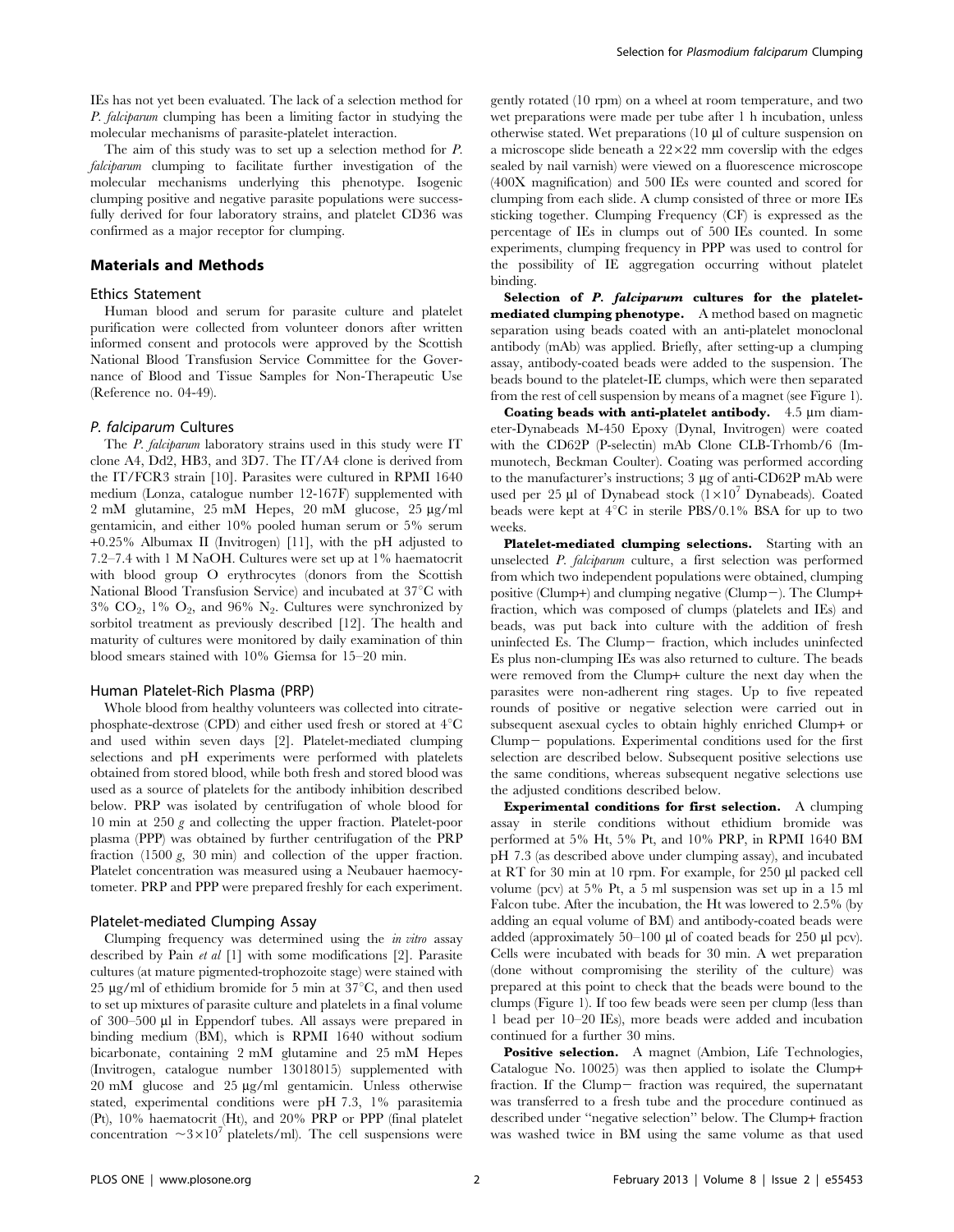

Figure 1. Schematic diagram of positive and negative selection for P. falciparum platelet-mediated clumping. (A) A platelet-mediated clumping assay is carried out in sterile conditions by co-incubating an unstained mature pigmented trophozoite-stage P. falciparum culture with platelets in suspension. The presence of clumps is confirmed by viewing a wet preparation of parasite culture suspension using bright-field microscopy (400x magnification). Infected erythrocytes (IEs) can be distinguished from erythrocytes (Es) by the presence of pigment (black dots) in IEs that corresponds to the parasite-generated haemozoin. The platelets cannot be seen in these unstained preparations (for visualization of platelets in clumps see references [1,2]). (B) Magnetic beads coated with an anti-platelet antibody are added to the suspension and become bound to the platelets within the clumps. Binding of beads is confirmed by viewing a wet preparation of parasite culture suspension using bright-field microscopy  $(400\times$  magnification). (C) A magnet is applied to separate beads and bead-bound clumps (positive fraction, bound to the magnet) from nonclumping IEs and Es (negative fraction, remaining in the supernatant). Each fraction is washed and transferred to a new flask with fresh uninfected Es added as required. The beads can be magnetically separated from the positive fraction the following day after the parasites have invaded fresh E to become non-adherent ring stages. The clumping frequency (CF) of the selected populations can be tested in the next cycle, with further rounds of (+) or  $(-)$  selection being performed as required. doi:10.1371/journal.pone.0055453.g001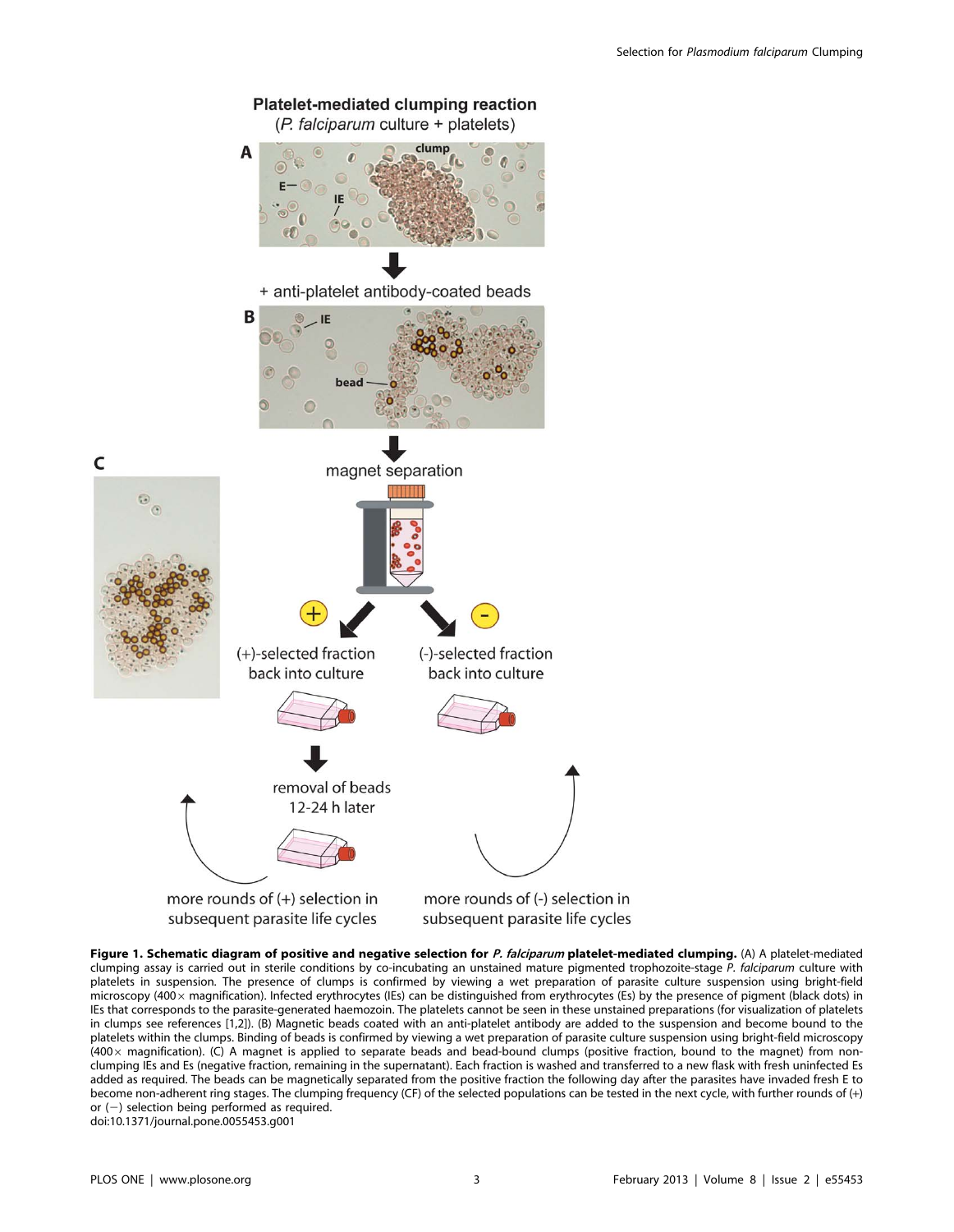during bead incubation, i.e. 10 mls if following the conditions described above. The magnet was used to separate the magnetic bead-bound cells from the supernatant between the washes. Thorough washes are important in order to get rid of as many non-clumping IEs as possible. Finally the Clump+ fraction was collected with complete medium including 1–2% Ht of uninfected Es and put back into culture. The culture was mixed well by vigorous pipetting in order to partially disrupt clumps and facilitate merozoite reinvasion of fresh Es. The pcv of the final culture should be approximately the same (or less) as the starting pcv that was used for the selection. The beads were removed the next day when IEs are at the ring-stage; for this, the culture was transferred to a Falcon tube (15 or 50 ml depending on the culture volume) and the magnet applied. The supernatant fraction was recovered and cultured as usual.

Negative selection. After the first selection (see above), experimental conditions used for subsequent rounds of negative selection included higher Ht and Pt values, more PRP, and longer incubations. These conditions favour the formation of giant clumps, which are easy to remove. For example, a clumping assay of 250 ml pcv at 10% Pt, 10% Ht, and 30% PRP (750 ml) was setup in a 15 ml Falcon tube. The suspension was incubated for 1 h 30 min. The Ht was then lowered to 5% by adding an equal volume of BM, and 50 µl of coated beads were added and incubated for 1 h. Wet preparations were used to monitor the selection; if very few beads were seen per clump, more beads were added (approximately 1 or more beads per 5 clumping IEs gives a good separation). After magnetic separation, the soluble unbound fraction (Clump-) was taken without disturbing the (Clump+) fraction. If clumps (without beads) were still seen in the recovered  $Clump-$  fraction, another incubation step with fresh beads was performed. The final clumping- population was washed in BM, and the pcv and Pt measured. A final culture at 1–2% Ht, 1–2% Pt in complete RMPI 1640 was prepared by adding fresh Es, and cultured as usual.

Checking the clumping frequency of selected cultures. In the next asexual cycle, or as soon as the selected population reaches 1% Pt, the clumping frequency of the selected culture should be checked as described above. If necessary, new rounds of positive and/or negative selection can be performed.

## Fixed Cell ImmunoFluorescence Assay (IFA) to Determine Knob Positivity of P. falciparum Lines Selected for Platelet-mediated Clumping

Thin blood smears of Clump+ and Clump $-$  selected parasite lines were air dried and fixed with cold 90% acetone/10% methanol for 30 mins. Primary incubation was with mAb 89 to the Knob-Associated Histidine Rich Protein (KAHRP, sometimes known as Histine-Rich Protein 1, HRP-1) [13] or mouse IgG2a isotype control (both at  $10 \mu g/ml$ , dilutions in PBS/1%BSA). The slides were incubated for 1 h at room temp in a humid box, then washed three times for five mins per wash in PBS in a staining jar. Secondary incubation was for 45 mins at room temp with 1/500 dilution of Alexa Fluor 488 highly cross-absorbed goat anti-mouse IgG (Invitrogen) in PBS/1% BSA plus 1  $\mu$ g/ml 4,6-DiAmidino-2-PhenylIndole (DAPI) to stain parasite nuclei. Slides were then washed as above, air-dried and a coverslip added mounted with a drop of 1.25 mg/ml of DiazaBiCyclo- [2,2,2]Octane (DABCO) in 50% glycerol/50% PBS. The edges of the coverslip were sealed with nail varnish. Slides were viewed using a Leica DM LB2 fluorescence microscope and the percentage of IEs showing fluorescent staining out of 100 IEs counted with a 100X objective was assessed. Counts of 100 IEs were made on four separate areas of the slide and the mean and SE of the four counts was calculated.

Images were taken with a Leica DFC300FX digital camera and equivalent exposures were used for isogenic Clump+ and Clump2 parasites.

## Inhibition of Platelet-mediated Clumping of P. falciparum IEs by Anti-platelet Antibodies

Clumping assays were performed with platelets pre-incubated with antibodies against different human platelet receptors as previously published [1,4,7], with minor modifications. Antibodies used in the present study were: isotype control IgMk clone MM-30 (BioLegend), anti-CD36 mAb clone SM $\phi$  (IgM, AbDSerotec), isotype control IgG1k MG1-45 (Biolegend), anti-CD36 mAb clone FA6-12 (IgG1, Beckman Coulter), anti-CD62P mAb clone AK-6 (IgG1, AbDSerotec), anti-CD31 mAb clone WM59 (IgG1k, Biolegend), anti-CD41 mAb clone P2 (IgG1k, Beckman Coulter) and anti-gC1qR mouse polyclonal (IgG, Abcam ab88591). Briefly, PRP was diluted  $\frac{1}{4}$  in BM pH 7.3 that included the corresponding antibody (or a control without antibody) and incubated for  $45 \text{ min}$  at  $37^{\circ}\text{C}$ . Washed parasite suspensions (stained with ethidium bromide) were then added to the mixture to assess clumping, with the final assay conditions being 10% Ht, 1% Pt, 20% PRP, 1 h incubation. All antibodies were tested at a final concentration of 20  $\mu$ g/ml apart from anti-CD36 mAb SM $\phi$  (also tested at 2 and 0.2  $\mu$ g/ml) and anti-CD36 mAb FA6-12 (tested at 10, 1, 0.1 and 0.01  $\mu$ g/ml). Platelet concentration after incubating PRP with or without antibodies was checked by counting in a Neubauer haemocytometer; none of the antibodies used here caused platelet aggregation at the concentrations and experimental conditions used. One experiment each for IT and HB3 were carried out using PRP from fresh rather than stored blood. In this case, blood was collected into CPD without the use of a tourniquet, and kept at room temperature and used within 5 hours of venepuncture. PRP was obtained as described above.

#### CD36 Binding Assays under Flow

Microslide capillary tubes pre-treated with 3-Aminopropyl triethoxysilane were coated for  $2 h$  at  $37^{\circ}$ C with CD36 (recombinant human CD36/SR-B3 Fc Chimera, catalogue number 1955-CD, R&D Systems) at 5 µg/ml, and then blocked overnight at  $4^{\circ}$ C with PBS/1% BSA. Microslides were then mounted on the stage of an inverted phase-contrast microscope and connected to a flow system. IE suspensions at 3% Pt and 1% Ht in BM pH 7.3 or pH 6.8 were flowed over for a total of 5 min, and then binding buffer flowed over for 5 min at the same rate to remove unbound cells. The flow rate yielded a wall shear stress of 0.05 Pa (calculated based on the formula in [14]), which has been used widely to mimic wall shear stresses in the microvasculature. All assays were performed at  $37^{\circ}$ C. For each experiment, the numbers of stationary IEs per  $20 \times$  magnification microscope field were counted by direct microscopic observation in six separate areas on the microslide. In addition to microslide capillary tubes, experiments were also conducted using recombinant human CD36 coated  $\mu$ -slide I chambers in conjunction with an ibidi perfusion system (ibidi GmbH, München, Germany), to produce the desired wall shear stress of  $0.05Pa$ . The  $\mu$ -slide I chambers are supplied pre-coated with ibiTreat to facilitate the attachment of soluble proteins. As before,  $\mu$ -slide I chambers were coated for two hours with 5 µg/ml recombinant human CD36 and blocked over night at  $4^{\circ}$ C with PBS/1% BSA. The following day, 5 ml of IE suspension was adjusted to 3% Pt and 1% Ht in BM pH 7.3, then added to the perfusion system and allowed to flow over the  $\mu$ -slide I for 5 minutes at 0.05 Pa, before washing for 5 minutes to remove unbound cells. The numbers of stationary IEs per  $20 \times$  microscope field (inverted phase-contrast) were counted on six separate areas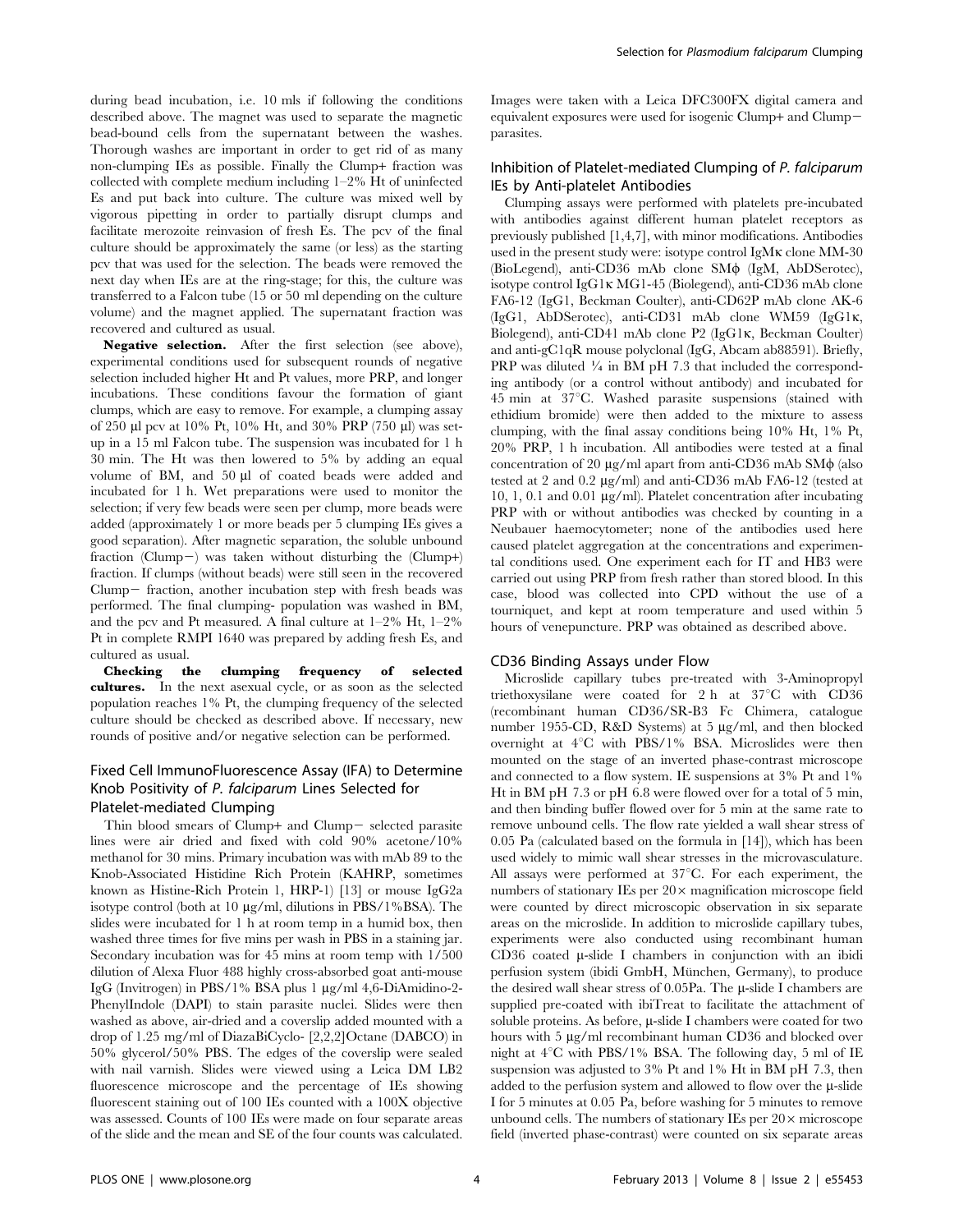of the µ-slide. All binding assays (flow and static) were carried out in the absence of platelets, therefore there would not be any clumps present in the culture that might interfere with binding.

#### Static Binding Assays

Static binding assays were conducted as previously published [10] with minor modifications, in order to assess the ability of strain Dd2 IEs to adhere to CD36  $(25 \mu g/ml)$  of recombinant human CD36/SR-B3 Fc Chimera, R&D Systems). Briefly, three ml spots of recombinant protein (diluted in PBS) were absorbed on plastic dishes (BD Falcon no. 351007) in a moist atmosphere at 4°C overnight. Control spots contained PBS only. Next day the spots were aspirated and the dish was blocked with PBS/2% BSA for 2 hours at  $37^{\circ}$ C. A suspension of parasite culture at pigmentedtrophozoite stage (1.5 ml) in BM/1% BSA pH 7.0 at 2% Ht and  $3\%$  Pt was placed in each dish, and incubated at  $37^{\circ}$ C for 60 min, resuspending the cells every 12 min. Unbound cells were removed from the dish by carefully washing with BM using a plastic pasteur pipette to gently add and remove wash buffer at the edge of the dish. The adherent cells were fixed with 2% glutaraldehyde, stained with 5% Giemsa for 15 mins, and the number of cells per microscope field  $(1000 \times$  magnification, light microscopy) counted. In each experiment, two dishes per parasite culture were prepared, each dish including at least three spots coated with CD36. Ten microscope fields were counted per spot.

## Measurement of Platelet Surface Receptor Proteins CD41, CD62P and CD36 by Flow Cytometry

PRP was prepared from freshly drawn whole blood collected in CPD anticoagulant (''fresh platelets'') or from whole blood from the same donor stored at  $4^{\circ}$ C for one week ("stored platelets"). The PRP was diluted in modified Tyrode's buffer (134 mM NaCl; 2.9 mM KCl; 0.34 mM  $\text{Na}_2\text{HPO}_4$  12H<sub>2</sub>O; 12 mM  $\text{NaHCO}_3$ ; HEPES 20 mM;  $MgCl<sub>2</sub> 1$  mM; glucose 5 mM) at pH 6.8 or pH 7.3 to obtain a final concentration of  $1\times10^7$  platelets/ml. Diluted platelets at the corresponding pH were incubated for 40 min at room temperature before stimulation with 50  $\mu$ M TRAP (Thrombin Receptor Activator Peptide, sequence SFLLRN, also known as the PAP1 peptide [15]). FITCconjugated primary antibodies for CD41 (Mouse Anti-Human CD41-FITC, Clone 5B12, DAKO) and CD62P (Mouse Anti-Human CD62P-FITC, Clone AK-4, BD Pharmingen) were added to the samples and incubated at room temperature for 20 min. Isotype-matched negative controls directly conjugated to FITC were used to assess nonspecific fluorescence. For CD36 detection, primary antibody (Mouse anti-human CD36, clone FA6-152, Immunotech, or an isotype-matched control antibody) was added and incubated for 20 min. Then PE-conjugated secondary antibody was added (polyclonal Rabbit  $F(ab')$ ? anti-mouse Immunoglobulins RPE, DAKO) and incubated for 20 min at room temperature. All samples were fixed in formaldehyde (0.2% final concentration) prior to analysis by BD Biosciences FACSCalibur flow cytometer. The PRP sample at pH 7.3 obtained from fresh whole blood was used to prepare an FSC/SSC density plot, and the platelet population was gated to exclude debris. The same gate was used for the fluorescence analysis of all the samples. A total of 10,000 gated events were counted per experimental condition.

### Graphing and Statistical Analysis

Graphs were prepared and statistical analysis carried out using GraphPad Prism v5 (GraphPad Software Inc, La Jolla, CA).

#### Results

## Development of a Selection Method for the Plateletmediated Clumping Phenotype

A method was developed to separate parasites with the ability to form platelet-mediated clumps (Clump+) from isogenic parasites that do not form platelet-mediated clumps (Clump $-$ ). The method was based on magnetic separation using beads coated with an antiplatelet mAb. Once a clumping assay had been performed and aggregates of IEs and platelets were present in the culture (Figure 1A), antibody-coated magnetic beads were added to the suspension, and they bound to clumps through direct recognition of platelets (Figure 1B). A magnet was used to separate the positive fraction containing the clumping IEs, platelets and beads (Figure 1C, bound to the magnet) from the negative fraction (the supernatant) containing the non-clumping IEs and uninfected Es. Repeated rounds of positive or negative selection as described in the methods gave enriched isogenic Clump+ or Clump $-$  parasite lines.

Four different P. falciparum laboratory strains (IT, 3D7, HB3, and Dd2) were successfully selected to give positive and negative clumping populations (Table 1). The four lines differed markedly in their starting clumping levels, with the clumping frequency (CF, percentage of IEs forming clumps) of the unselected parasites ranging from 0% in Dd2 to 45% in HB3. However, all strains could be selected to give Clump+ populations with  $\geq 50\%$  CF and Clump- populations with  $CF < 5\%$  (Table 1). IT and 3D7 strains gave the clearest distinction between Clump+ populations (CF 65– 85%) and Clump- populations (CF  $\leq$ 2%), and the CF of the selected populations showed little change for 7–10 days after selection. High CF (65–85%) could also be achieved in parasite strain HB3, however, maintaining a low CF  $\left( \langle 5\% \rangle \right)$  was difficult in this strain, as the CF of the Clump- population tended to double within the first 7 days after selection. Dd2 is a parasite strain lacking knobs [16], the surface protrusions of P. falciparum IEs where parasite adhesins such as PfEMP1 (encoded by var genes) are concentrated [17]. Loss of knobs can occur upon continuous culture of P. falciparum [18,19] due to a deletion of the KAHRP gene at the end of chromosome 2 [20]. Knobs are important for adhesion of P. falciparum infected erythrocytes under physiologic flow conditions, probably by increasing the avidity of receptorligand interactions [21]. The lack of knobs in Dd2 may explain the absence of clumping in unselected Dd2 (Table 1). However, it was possible to select a Dd2 Clump+ population with 50% CF after five rounds of positive selection, showing that knobs are not essential for clumping. For all four strains, clumping in the Clump+ population was dependent upon the presence of platelets, as clumping only occurred in the presence of PRP but not in PPP.

#### Knob Positivity of Selected Parasites

Because knobs are known to have a pronounced effect on P. falciparum adhesion [21], we tested the Clump+ and Clumppopulations of all strains to determine the percentage of knob positive IEs in each case. This was done by Immuno-Fluorescence Assay (IFA) of fixed thin smears using monoclonal antibody (mAb) 89 to the Knob-Associated Histidine Rich Protein (KAHRP) [13]. We found that  $Dd2$  Clump+ and Clump- populations showed 0% knob-positive IEs as expected (Table 2). For the IT strain,  $Clump+$  and  $Clump-$  populations did not differ significantly, each having >90% knob-positive IEs (Table 2). For 3D7 and HB3, the proportion of knob-positive IEs in the Clump $-$  population was significantly lower than in the Clump+ population, although in each case,  $>80\%$  of IEs were knob-positive (Table 2), suggesting that absolute lack of knobs is unlikely to be responsible for the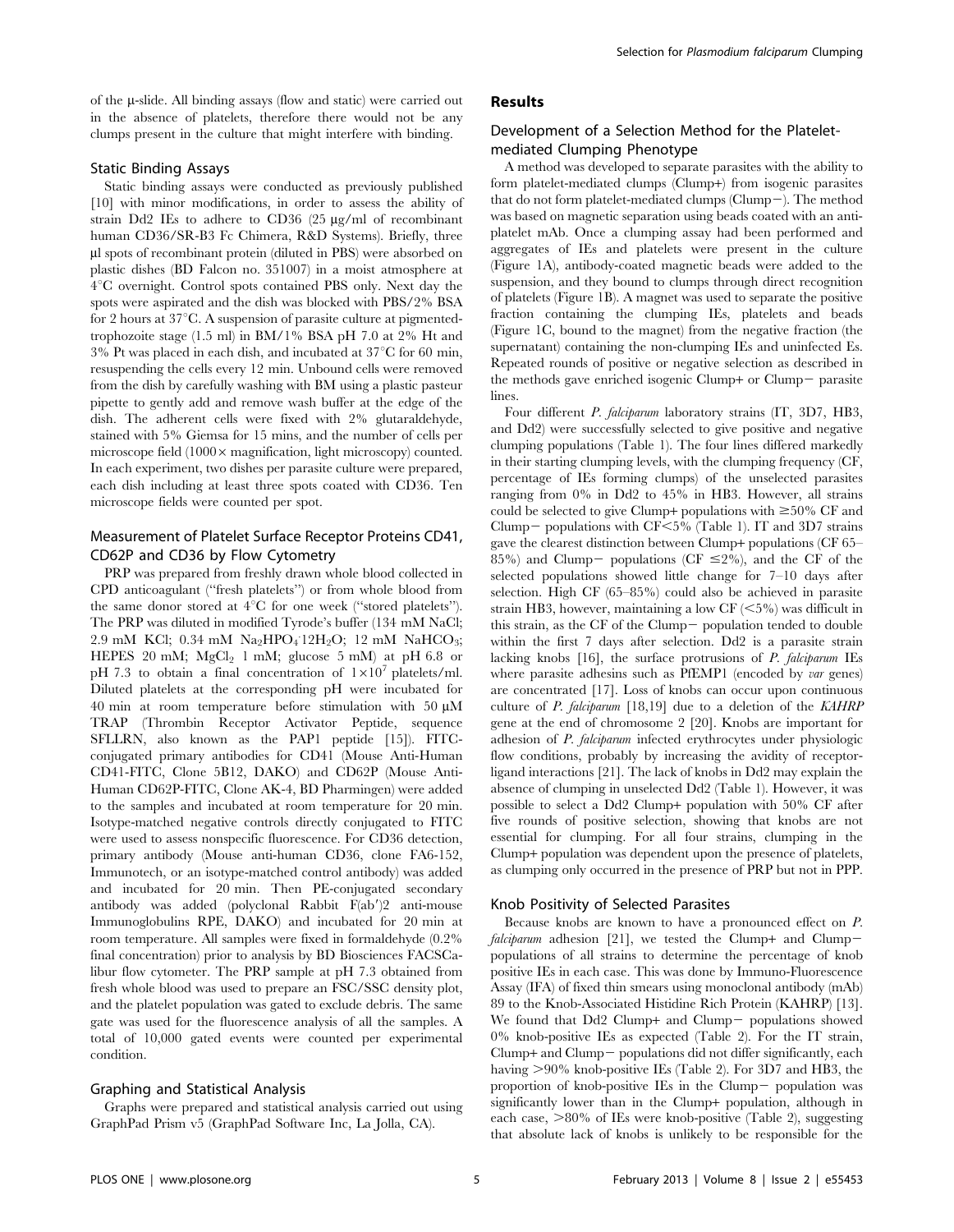Table 1. Summary of clumping selection for four P. falciparum strains.

| <b>Parasite strain</b> | <b>Unselected</b> | Clump+ population                                   |           | Clump- population                                   |           |  |
|------------------------|-------------------|-----------------------------------------------------|-----------|-----------------------------------------------------|-----------|--|
|                        | $CFa$ (%)         | <b>Rounds of positive</b><br>selection <sup>b</sup> | $CFa$ (%) | <b>Rounds of negative</b><br>selection <sup>b</sup> | $CFa$ (%) |  |
| IΠ                     | $20 - 40$         | $1 - 2$                                             | $75 - 85$ |                                                     | $1 - 2$   |  |
| HB3                    | $35 - 45$         | $2 - 4$                                             | $65 - 75$ | $2 - 3$                                             | $1.5 - 8$ |  |
| 3D7                    | $5 - 15$          | $2 - 3$                                             | $65 - 85$ |                                                     | $0 - 1.5$ |  |
| Dd <sub>2</sub>        | $\Omega$          |                                                     | 50        | n.a.                                                | n.a.      |  |

<sup>a</sup>CF: Clumping frequency is the percentage of infected erythrocytes involved in clumps of three or more adherent cells. <sup>b</sup>The number of rounds of selection that was needed to achieve the desired clumping phenotype is indicated.

n.a. not applicable.

doi:10.1371/journal.pone.0055453.t001

Clump- phenotype. For strain HB3, there was a marked difference in the intensity and pattern of fluorescence in the IFA, with Clump+ parasites showing a bright, smooth, slightly granular appearance, whereas the fluorescence in Clump2 parasites was fainter and more punctate (Figure 2). Consistent differences in fluorescence intensity or pattern were not seen for IT and  $3D7$  parasites, in which both Clump+ and Clumppopulations showed a similar appearance to that seen in HB3 Clump+ parasites.

## Characterization of the Platelet Receptors Used for Clumping by the Clump+ Selected Parasites

The Clump+ selected lines were tested for clumping inhibition with antibodies to platelet receptors to determine the specific clumping phenotype of each strain. Antibodies to the three previously identified platelet surface molecules implicated as receptors for clumping were used (anti-CD36 [1], anti-globular C1q receptor (gC1qR/HABP1/p32) [7], and anti-CD62P (Pselectin) [4]) along with negative control antibodies to platelet surface molecules not implicated in clumping (anti-CD41 (GPIIb) and anti-CD31 (PECAM-1)). Clumping in all four parasite strains was inhibited by two different CD36 antibodies in a dosedependent manner (mAb clone FA6-12 (IgG1) and mAb clone  $\text{SM}\phi$  (IgM) (Figure 3). Ten  $\mu$ g/ml of mAb FA6-12 was sufficient to completely abolish clumping in all four strains (Figure 3). Antibodies to gC1qR, CD62P, CD41 and CD31 had no significant inhibitory effect on clumping (Figure 3). None of the antibodies caused platelet aggregation at the concentrations used. These data show that the Clump+ selected parasites from IT, 3D7, HB3 and Dd2 are dependent on CD36 for clumping. The lack of effect of antibodies to gC1qR and CD62P, previously shown to inhibit clumping in gC1qR- and CD62P-dependent clumping strains [4,7], suggests that these receptors are unlikely to play a role in clumping of the Clump+ selected strains derived here.

## Examination of the Effect of pH on Clumping

Adhesion of *P. falciparum* IEs to CD36 measured in standard adhesion assays using recombinant proteins spotted onto plastic or CD36-expressing cell lines is known to be strongly influenced by pH, with significantly higher adhesion occurring at low pH (pH 6.8) than at normal physiological pH (pH 7.3–7.4) [22]. Given that the Clump+ lines selected above all showed CD36 dependent clumping, we investigated whether the pH of the medium would influence the clumping phenotype of the selected parasites (all selection procedures were conducted at a physiological pH of 7.3). For all four strains we compared clumping at pH 7.3 with clumping at pH 6.8. For the Clump+ populations in all cases, we found that lowering the pH had only minor effects on the clumping frequency (Figure  $4A-D$ ). The Clump – populations from strains HB3 and Dd2 remained clumping-negative even at low pH (Figure 4C and D), however, for strains IT and 3D7, lowering the pH caused an increase in the clumping frequency of the Clump  $-$  populations (Figure 4A and B) which was statistically significant for strain 3D7 (3D7 p $\leq$ 0.01 paired t test, n = 6; IT  $p = 0.18$ , paired t test,  $n = 4$ ). These experiments show that similar to the binding of IEs to CD36-coated surfaces measured in standard adhesion assays, clumping in some strains is influenced by pH, with higher clumping at low pH.

## Characterization of the Ability of Clump+ and Clump $-$ Selected Cultures to Bind to CD36 in Static and Flow Adhesion Assays

We examined further the relationship between the ability of IEs to form platelet-mediated clumps and the ability to bind to CD36 as determined by standard adhesion assays. We specifically wanted to investigate whether there was a direct and simple relationship between clumping and CD36-binding; in other words, do Clump+ parasites bind CD36 whereas Clump- parasites do not? We found that for strain IT, adhesion of Clump+ parasites to CD36 was significantly higher than adhesion of  $Clump-$  parasites at both physiological and low pH (Figure 5A), (pH 7.3  $p = 0.0247$ ; pH 6.8,  $p = 0.0008$ ; paired t test,  $n = 8$  at each pH). However, it is clear from Figure  $5A$  that Clump- parasites are able to bind CD36, albeit at a lower level than Clump+ parasites. Binding of Clump – parasites to  $CD36$  was seen even when the CF of the culture was 0% (two experiments), showing that the relationship between clumping and CD36 binding is not absolute. For strains 3D7 and HB3 a similar relationship was seen, with Clump+ parasites showing significantly higher levels of binding to CD36 than Clump – parasites (Figure 5B, 3D7 p = 0.0032, paired t test,  $n = 6$ ; Figure 5C, HB3  $p = 0.0118$ , paired t test,  $n = 4$ . Both strains tested at pH 7.3 only). The knobless parasite Dd2 showed no adhesion to  $CD36$  of Clump+ or Clump- parasites under flow conditions, therefore we examined adhesion of this parasite in static adhesion assays. We found that Dd2 Clump+ parasites were able to bind to CD36 under static conditions, whereas Dd2 Clump – parasites showed minimal adhesion to CD36 (Figure 5D,  $p<0.0001$ , paired t test. One representative experiment out of two is shown).

## Characterization of Surface Marker Expression on Platelet Preparations Used for Parasite Clumping Selection

Many of the previous studies on platelet-mediated clumping of IEs have been conducted using platelet preparations stored at  $4^{\circ}C$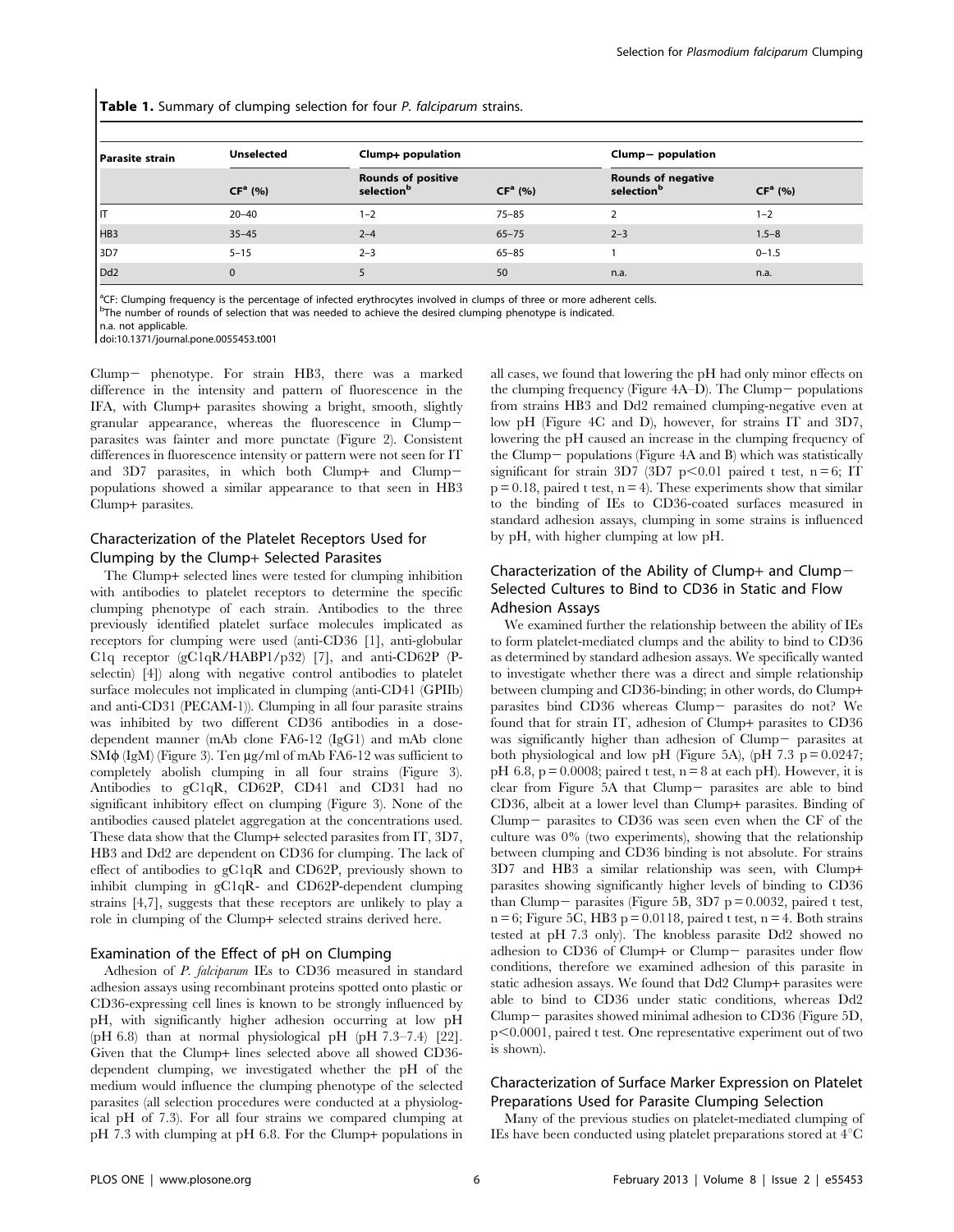

## **HB3 Clump-**

HRP-1



## **Dd2 Clump-**



Figure 2. Immunofluorescence assay to detects knobs. Fixed thin blood smears of Clump+ and Clump $-$  parasites were stained with mAb89 to KAHRP (10 µg/ml in PBS/1%BSA) followed by 1/500 dilution of Alexa Fluor 488 highly cross-absorbed goat anti-mouse IgG in PBS/ 1% BSA (green, left column) plus 1 µg/ml 4,6-DiAmidino-2-PhenylIndole (DAPI) to stain parasite nuclei (blue, right column). No green fluorescence was seen with the knob-negative strain Dd2 (bottom left) nor with the IgG2a isotype control mAb (not shown). In three separate IFAs on parasite cultures from separate days, HB3 Clump+ parasites consistently showed markedly brighter staining (top left) than HB3 Clump- parasites (middle left). Representative images are shown. Scale  $bar = 10 \mu M$ .

doi:10.1371/journal.pone.0055453.g002

(eg. [1,4,6]), giving conditions that would be expected to lead to platelet activation [23]. In the selection method developed here, we followed these previous studies and used platelets stored at  $4^{\circ}$ C. However, concerns about the physiological relevance of stored platelets led us to characterize the expression of potential clumping receptors in stored platelet preparations compared to fresh platelets. We used flow cytometry to examine surface expression of the constitutive platelet surface marker CD41, as well as the Table 2. Percentage of knob-positive infected erythrocytes in P. falciparum strains selected for clumping.

| <b>Parasite strain</b> | Clump+<br>population<br>$(% KAHRP+)^a$ | Clump-<br>population<br>$(% KAHRP+)^a$ | P value <sup>b</sup> |
|------------------------|----------------------------------------|----------------------------------------|----------------------|
| Dd <sub>2</sub>        | 0(0)                                   | 0(0)                                   | NA <sup>c</sup>      |
| IT                     | 93(2.2)                                | 97 (0.9)                               | 0.09                 |
| 3D7                    | 93 (1.8)                               | 81(2.0)                                | 0.0047               |
| HB <sub>3</sub>        | 100 (0.5)                              | 81(1.8)                                | < 0.0001             |

<sup>a</sup>The percentage of infected erythrocytes expressing the Knob-Associated Histidine Rich Protein (KAHRP) was assessed by fixed cell IFA with mAb 89 to KAHRP. 100 cells in four separate areas of the slide were assessed for staining, and the mean (standard error) of the percentage of positive cells from the four counts are shown.

b Paired t test.

<sup>c</sup>NA: not applicable.

doi:10.1371/journal.pone.0055453.t002

clumping receptor and activation marker CD62P and the clumping receptor CD36. In each case, we compared surface expression at pH 7.3 and pH 6.8. Previous work has shown that the clumping receptor gC1qR is expressed at equivalent levels on resting and activated platelets [7], therefore this marker was not examined further. CD41 and CD36 were both detected in fresh and stored platelets, and similar expression levels were seen at pH 7.3 and pH 6.8 (Figure 6). A subpopulation of CD41-negative cells was detected in stored platelet preparations. Expression of the activation marker CD62P on fresh platelets was only detected after platelet activation (using the agonist TRAP peptide, which acts via the platelet thrombin receptor PAR1 [15]). In contrast, CD62P expression was detected on unstimulated stored platelets, and expression levels did not change after TRAP stimulation (Figure 6), suggesting that stored platelets had been activated during storage and remained unresponsive to further stimulation. We also tested whether the clumping phenotype was affected by the use of fresh rather than stored platelets, by investigating whether the CD36 mAb FA6-12 effectively inhibited clumping in Clump+ IT and HB3 parasite lines when fresh platelets were used in the clumping assay. We found that in each case, clumping was completely abolished by 10 and 1  $\mu$ g/ml of anti-CD36 mAb, giving the same result with fresh platelets as that seen with stored platelets (Figure 3).

#### **Discussion**

A method for positive and negative selection of P. falciparum clumping parasites has been developed and applied to show that it is possible to select isogenic Clump+ and Clump $-$  populations from culture-adapted parasite strains. The method makes use of magnetic dynabeads coated with an anti-platelet mAb to select for IEs involved in platelet-mediated clumps. This method is distinct from the MACS-purification method used to select mature IEs on the basis of the iron-containing haemozoin [24], that uses a much stronger magnet to select all pigment-containing IEs. The dynabead method described here gives specific Clump+ and  $Clump$  populations and was used successfully on four commonly used P. falciparum laboratory strains (IT, 3D7, HB3 and Dd2).

One concern with the method developed here, and much of the previous published work on P. falciparum clumping, is that it has been common practice to use platelets that have been stored at  $4^{\circ}$ C. This is sub-optimal and non-physiological, because platelets are easily activated, and storage affects their physiology and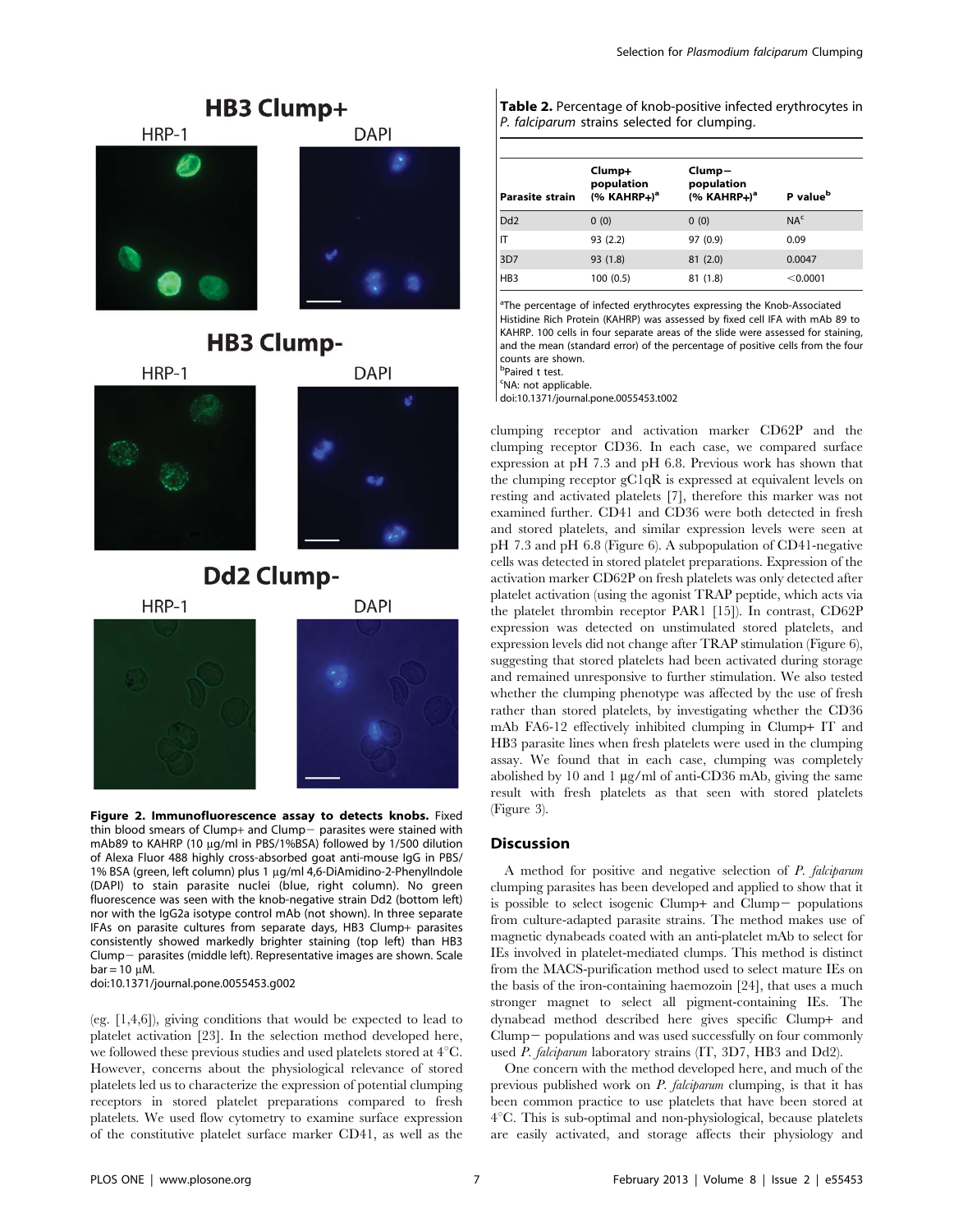

Figure 3. Inhibition of platelet-mediated clumping of P. falciparum infected erythrocytes (IEs) by antibodies to platelet receptors. Platelets were pre-incubated with antibodies for 45 mins before being used to set up clumping assays. All antibodies were at 20 µg/ml except anti-CD36 mAb clone SM $\phi$  (also 2 and 0.2 µg/ml) and anti-CD36 mAb clone FA6-12 (10, 1, 0.1 and 0.01 µg/ml). Platelet-mediated clumping assays were set up at 10% Ht, 1% Pt, and 20% PRP, at pH7.3, and the clumping frequency (percentage of IEs in clumps out of 500 IEs counted) was assessed by fluorescence microscopy of two wet preparations at time point 1 h. To normalize between experiments with different baseline clumping frequencies, the data are shown as percentage of a control with no added antibody. Data shown are the mean and standard error (SE) of CF. (A) Parasite strain IT (six independent experiments), (B) 3D7 (two experiments), (C) HB3 (three experiments; value of SE for anti-CD41 is 29) and (D) Dd2 (two experiments). One-way ANOVA showed a significant effect of antibodies on P. falciparum clumping (p<0.005) for all strains, with CD36 antibodies showing significant inhibition in all cases (Tukey's multiple comparison test, \*  $p$  < 0.05, \*\*  $p$  < 0.005). doi:10.1371/journal.pone.0055453.g003

surface protein expression [23]. We therefore examined the expression of known platelet clumping receptors on both fresh and stored platelets. We found that the clumping receptor CD36 was present and gave similar staining intensity on both fresh and stored platelets (Figure 6), and similar findings have been reported previously for another clumping receptor, gC1qR [7]. However, the CD62P receptor, which is a known platelet activation marker, was not present on fresh platelets unless they were first stimulated with an activator peptide (Figure 6). CD62P was detected on stored platelets, and these platelets were unable to undergo further activation. Therefore it is apparent that although the use of stored platelets may be suitable for the selection of CD36-dependent clumping as shown here, it is likely that physiologically important clumping receptors could be missed by our current method, if they are expressed only on fresh (resting) but not on stored or activated platelets. Furthermore, the antibody we used here for the selections (anti-CD62P) would not be suitable for clumping selection using fresh, resting platelets, unless, as some recent work suggests, fresh platelets become activated on interaction with IEs [4,25]. We therefore suggest that the method described here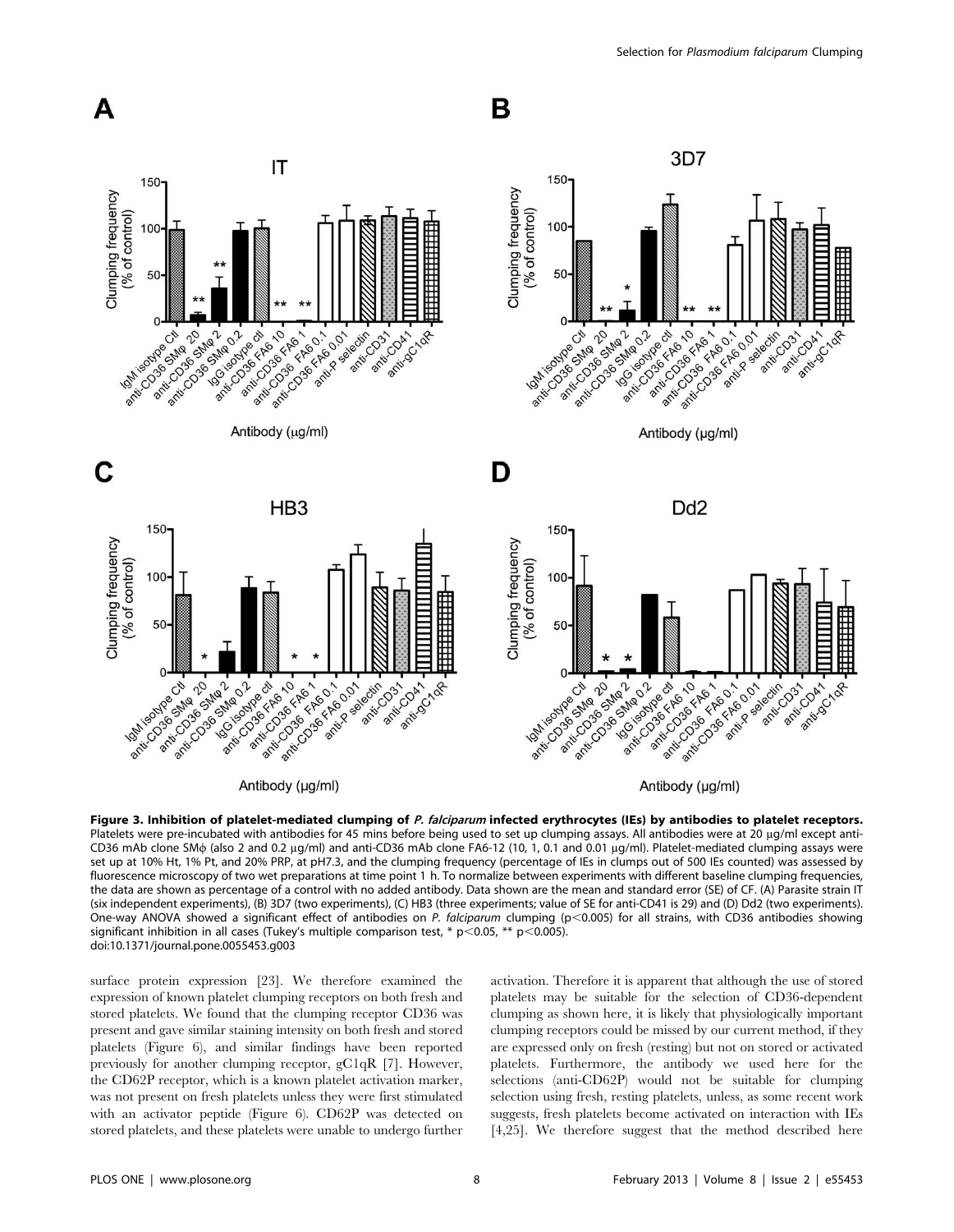

Figure 4. Effect of pH on platelet-mediated clumping of P. falciparum infected erythrocytes (IEs). Platelet-mediated clumping assays were set up at 10% Ht, 1% Pt, and 20% PRP, in binding medium at pH 7.3 or pH 6.8. The clumping frequency (CF, percentage of IEs in clumps out of 500 IEs counted) was assessed by fluorescence microscopy of two wet preparations at time point 1 h. Graphs show mean and SE of CF for each parasite strain. (A) IT (4 independent experiments), (B) 3D7 (6 experiments), (C) HB3 (2 experiments) and (D) Dd2 (2 experiments). The CF of 3D7 Clump – parasites showed a significant increase at pH 6.8 compared to 7.3 (p<0.01, paired t test). Other comparisons were not significant. doi:10.1371/journal.pone.0055453.g004

should be adapted for future studies investigating other potentially novel clumping phenotypes, by using fresh platelets and anti-CD41 antibody for selections. Another uncertainty in relation to parasite-platelet interactions is whether platelets from malaria patients express different surface markers compared to normal resting platelets. Further characterization of platelet markers in malaria patients would be helpful, and selections could be undertaken with fresh platelets derived directly from patients. Taken together, the importance of considering the physiological relevance of the platelet preparations used and the uncertainty regarding platelet surface marker expression in malaria patients in vivo, argues for a more careful use of defined, fresh platelet sources in future studies examining *P. falciparum* clumping phenotypes and their role in malaria disease.

Another concern with the platelet-mediated clumping assay is the wide variation in assay results that occurs with minor modification of the conditions used to set up the assay. In the current work, we found that pH has a profound effect on the clumping phenotype shown by some P. falciparum strains. We found that lowering the pH from 7.3 to 6.8 turned a Clumppopulation into a Clump+ population in some cases (eg. Figure 4B). We have shown previously that experimental conditions such as haematocrit (Ht) and parasitaemia (Pt) have a marked effect on the outcome of clumping assays [2]. For example, an HB3 parasite culture at 1% Pt and 2% Ht showed a clumping frequency of  $<$ 10%, while the same culture at 1% Pt and 10% Ht, had a clumping frequency of  $>50\%$ . The effect of pH shown here is yet another example of the variability inherent in the clumping phenotype. This is in contrast to other adhesion phenotypes such as rosetting with uninfected Es, in which the adhesion phenotype is consistent within a single cycle and is not affected by experimental variation in Ht, Pt [26] and pH [27] (although variation in rosette frequency can occur from one asexual cycle to the next due to var gene switching). The plasticity in the clumping phenotype in relation to assay conditions means that it is crucial to perform clumping assays in a well-standardized way, especially when multiple experiments are to be compared, or when P. falciparum isolates from different clinical malaria groups are to be compared. Moreover, it is fundamental that researchers are aware of the variability inherent in clumping data, especially when comparing studies done by different groups using different conditions.

The variation in clumping assay results under different conditions also raises the question of which, if any, assay conditions are of physiological relevance? Should assays be set up using the Pt and Ht found in malaria patients in vivo (although these vary from patient to patient over a wide range)? Furthermore, are *in vitro* clumping assays actually indicative of processes that occur in vivo, given that platelet-mediated clumps of the type that develop in vitro have never been described in the microvasculature of malaria patients in post-mortem studies [28,29]? These questions are particularly relevant to studies attempting to address the relationship between clumping and malaria severity, which remains a controversial area. In addition, some studies have shown that interactions between IEs and fresh platelets can lead to parasite-killing in vitro [30,31] and in vivo [31], further highlighting the complexity of parasite-platelet interactions. In our view, the in vitro clumping assay is a useful tool for investigating the molecular basis of interactions between P. falciparum IEs and platelets, however, it is important to bear in mind the uncertainties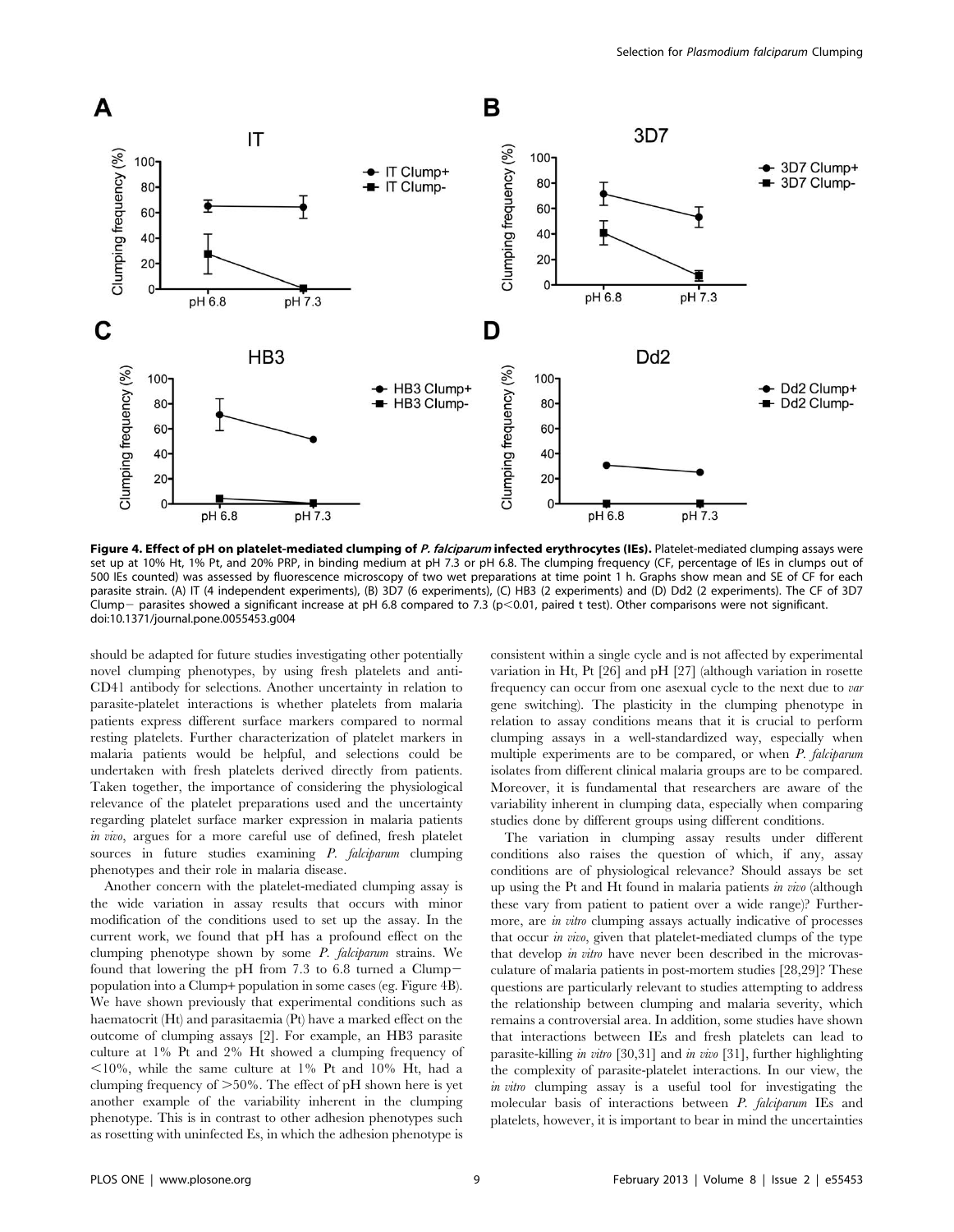

Figure 5. Comparison of CD36-binding by P. falciparum Clump+ and Clump- parasite strains. (A) Binding of parasite strain IT to CD36 under flow conditions (0.05 Pa). Parasite cultures at 3% Pt, 1% Ht in BM/1%BSA at either pH 7.3 or pH 6.8 were flowed over microslides coated with 5 µg/ml recombinant CD36. After washing away unbound cells, the numbers of stationary cells per 20 x magnification microscope field were counted by direct microscopic observation in six separate areas on the microslide. Binding of an uninfected E control suspension to CD36 was negligible in all experiments. Data shown are mean and SE of data from eight experiments. The Clump+ parasites had 56-89% CF and the Clump- parasites had 0-11% CF. Clump+ parasites showed significantly higher binding to CD36 than Clump- parasites at both pH conditions (pH 7.3 p = 0.0247; pH 6.8, p = 0.0008; paired t test, n = 8 at each pH). (B) Binding of parasite strain 3D7 to CD36 under flow conditions (0.05 Pa). Parasite cultures at 3% Pt, 1% Ht in BM/1%BSA at pH 7.3 were flowed over microslides coated with 5 µg/ml recombinant CD36. Washing and counting were as described above. Data shown are mean and SE from six experiments. The Clump+ parasites had 22-39% CF and the Clump- parasites had 0% CF in all experiments. Clump+ parasites showed significantly higher binding than Clump- parasites (p = 0.0032, paired t test) (C) Binding of parasite strain HB3 to CD36 under flow conditions (0.05 Pa). Conditions as in (B). Data shown are mean and SE from four experiments. The Clump+ parasites had 43–62% CF and the Clump- parasites had 0–5% CF. The Clump+ parasites showed significantly higher binding than Clump- parasites (p=0.0118, paired t test). D) Adhesion of Dd2 IEs to CD36 (25 µg/ml) under static conditions. Binding assays were performed in BM/1% BSA at 2% Ht, 3% Pt, pH 7.0 for 1 h at 37°C. Unbound cells were removed by gentle washing and the bound cells fixed with glutaraldehyde and stained with Giemsa. At least three CD36 spots were counted on at least two dishes for each parasite culture in each experiment, with 10 fields at 1000 x magnification (light microscopy) being counted per spot. No adhesion of IE or E to PBS control spots was seen. Clump+ Dd2 parasites (CF 45%) showed significantly higher adhesion to CD36 than Clump- Dd2 parasites (CF 0%) (p<0.0001, paired t test. One representative experiment out of two is shown). doi:10.1371/journal.pone.0055453.g005

involved in extrapolating findings from the in vitro assay into physiologically relevant observations.

Since the platelet-mediated clumping phenotype was firstly observed [1,10,32], it has been described in many but not all P. *falciparum* culture-adapted strains and field isolates  $[1,2,4,5,6,10]$ . It is not yet clear whether the potential for clumping is restricted to some parasite genotypes, or whether all P. falciparum parasites can be selected for this phenotype. The ability to select Clump+ parasites from a knobless P. falciparum line such as Dd2, which showed 0% clumping frequency in the starting unselected culture (Table 1), supports the idea that clumping can be selected from all P. falciparum genotypes. Furthermore, given that CD36-binding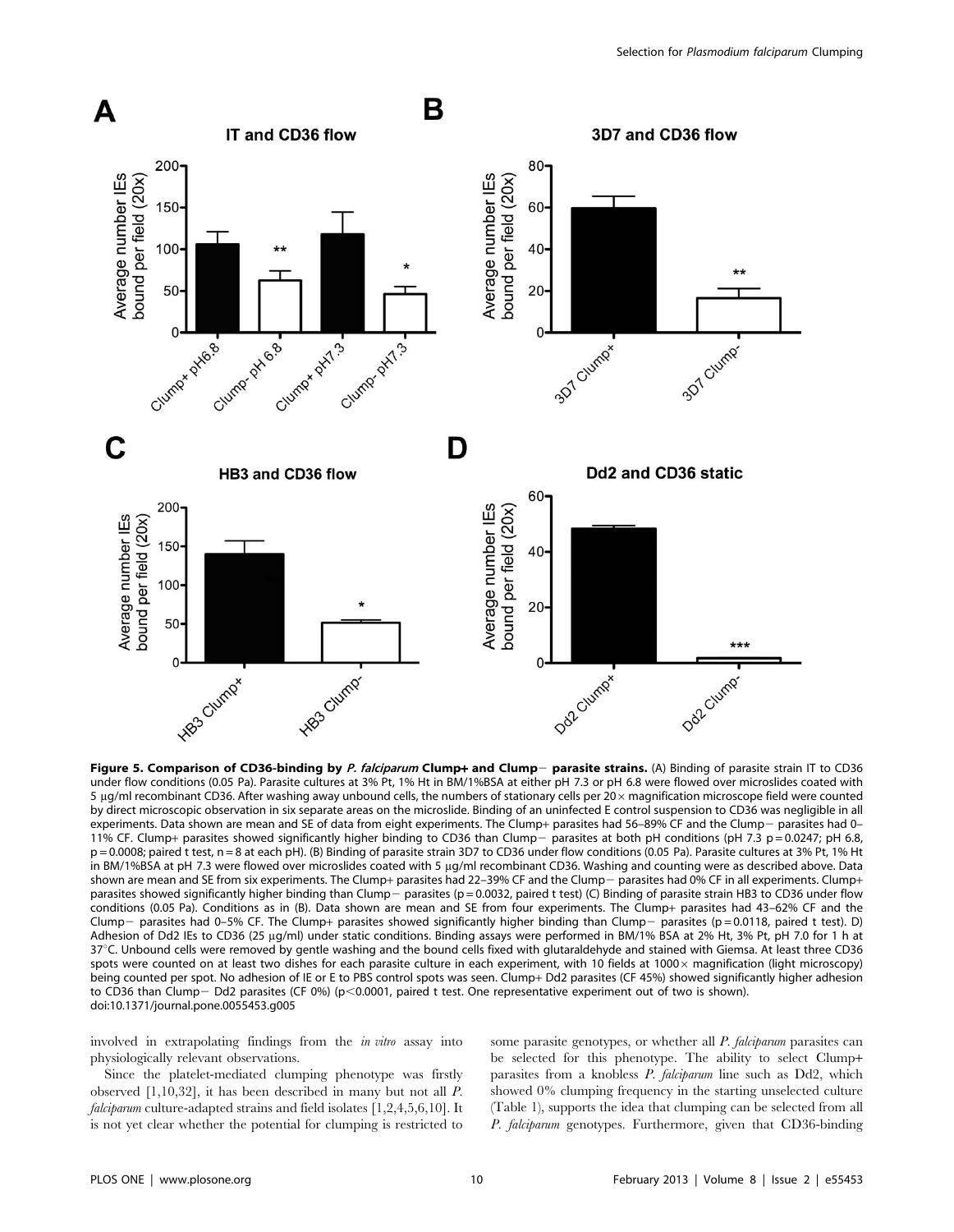

Figure 6. Platelet surface marker expression on fresh and stored platelet preparations. Platelet-rich plasma prepared from freshly drawn whole blood ("fresh platelets") or from whole blood from the same donor stored at  $4^{\circ}$ C for one week ("stored platelets") was diluted in modified Tyrode's buffer at pH 7.3 or pH 6.8 and incubated for 40 min at room temperature. Surface expression of CD41 (platelet-specific constitutive marker), CD62P (platelet activation marker), and CD36 was assessed by flow cytometry under resting conditions and on platelets stimulated with 50 µM Thrombin Receptor Activator Peptide (TRAP). Specific monoclonal antibodies (mAbs) for each receptor were used along with an isotype control mAb. Data obtained from one donor are shown, and a second independent donor showed very similar results. doi:10.1371/journal.pone.0055453.g006

plays a major role in clumping (Figures 3 and 5), and that multiple genes encoding CD36-binding parasite ligands are present in the genome of all P. falciparum strains [33,34,35], it is plausible that clumping is a common and widespread phenotype.

The four Clump+ selected lines selected here were all dependent on CD36, with clumping being abolished in each case by low concentrations of CD36 mAbs (Figure 3). These data reinforce the importance of CD36 as a platelet receptor for clumping, as described in the seminal paper on platelet-mediated clumping of P. falciparum [1]. Although a role for other platelet receptors such as gC1qR [7] and CD62P [4] was not found here, this does not exclude the possibility that other platelet receptors (including gC1qR and CD62P) have key roles in clumping in P. falciparum clinical isolates. The present study used a selection method based on whole platelets obtained from stored blood to select parasite populations with the ability to form clumps, whereas a previous study used a purified protein (gC1qR immobilized on plastic) to select a parasite population showing high-level gC1qR binding, that was subsequently found to be capable of clumping when platelets were added to the parasite suspension [7]. Which, if any, clumping phenotype plays an important role in malaria pathogenesis remains to be explored, and it will be interesting to examine the clumping phenotypes of clinical isolates to determine whether any particular phenotype is linked to malaria severity. As published previously [1], the CD41/CD61 complex, which is the most abundant receptor on the surface of platelets and has key functions in platelet aggregation as well as in platelet adhesion to some bacteria [36], does not have a role in platelet-mediated clumping of P. falciparum IEs, as antibodies to CD41 do not inhibit clumping (Figure 3). We also found no evidence to support a role for CD62P (P-selectin) or CD31 (PECAM-1) in the Clump+ parasite lines selected here (Figure 3).

This study has reinforced the importance of CD36 as a platelet receptor for clumping. However, it has also indicated that the relationship between CD36-binding and platelet-mediated clumping is not straightforward, because non-clumping parasite populations can still bind to CD36 recombinant protein immobilized on plastic in flow or static adhesion assays (Figure 5). The fact that not all CD36-binding parasites form platelet-mediated clumps is in accordance with previous observations [1]. Possible hypotheses to explain why some but not all CD36-binding parasites form clumps are: 1) Clump+ parasites might have higher affinity for CD36 than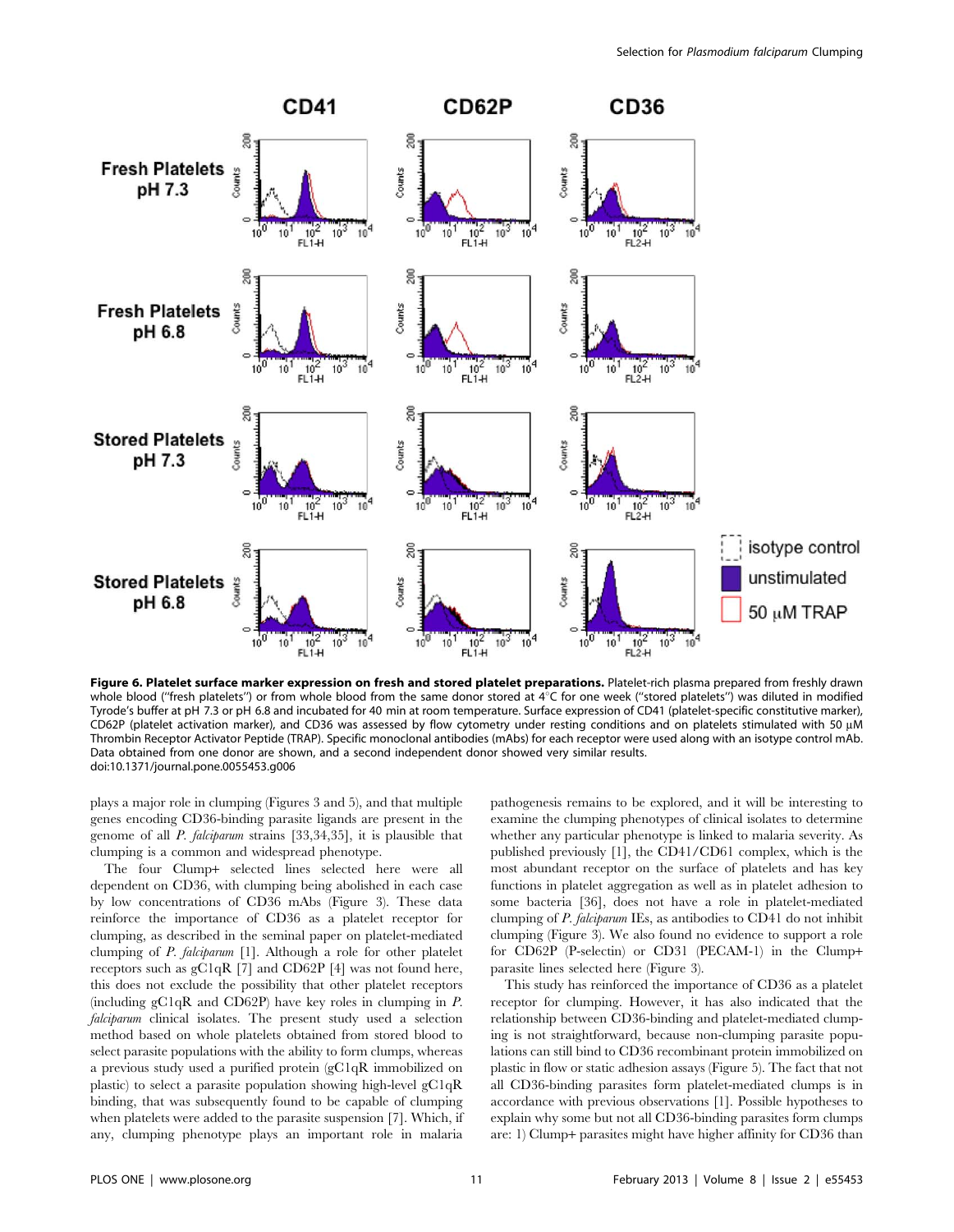$Clump-$  parasites, 2)  $Clump$  may require a parasite ligand that binds CD36 plus a second ligand that binds to another platelet molecule and 3) the parasite could have different molecular pathways (i.e. distinct ligands) for binding to CD36 in clumping compared to binding to CD36-coated surfaces. In relation to this, several proteins on the surface of IEs have been found to bind to CD36 to date, including multiple parasite-derived PfEMP1 variants (encoded by var genes) [33,34] and modified erythrocyte surface molecules such as Band 3 [37]. Further experiments are required in order to test the above hypotheses.

The flow adhesion assays, showing higher binding to CD36 under flow by Clump+ than Clump- parasites (Figure 5) are consistent with hypothesis 1 above, that Clump+ parasites may have higher affinity for  $CD36$  than  $Clump-$  parasites. However, direct comparison of binding affinities by methods such as Surface Plasmon Resonance cannot be carried out until the parasite  $CD36$ -binding ligands from Clump+ and Clump- parasites are identified. Differing affinities for CD36 could be generated by expression of distinct PfEMP1 variants in Clump+ and Clumpparasites, or by differing levels of surface expression of a parasite CD36-binding ligand (due to transport and trafficking differences between Clump+ and Clump- parasites). Differences in knob expression could also affect CD36-binding affinity, although it is clear from our data that knobs are not essential for clumping because the knobless strain Dd2 could be successfully selected to give Clump+ parasites (Table 1) and the other three strains (IT,  $3D7$  and HB3) all showed  $>80\%$  knob positive IEs in both Clump+ and Clump $-$  populations (Table 2). Our data do suggest, however, that for strain HB3, there could be an alteration in the

#### References

- 1. Pain A, Ferguson DJ, Kai O, Urban BC, Lowe B, et al. (2001) Platelet-mediated clumping of Plasmodium falciparum-infected erythrocytes is a common adhesive phenotype and is associated with severe malaria. Proc Nat Acad Sci USA 98: 1805–1810.
- 2. Arman M, Rowe JA (2008) Experimental conditions affect the outcome of Plasmodium falcibarum platelet-mediated clumping assays. Malaria I 7: 243.
- 3. Chotivanich K, Sritabal J, Udomsangpetch R, Newton P, Stepniewska KA, et al. (2004) Platelet-induced autoagglutination of Plasmodium falciparum-infected red blood cells and disease severity in Thailand. J Infect Dis 189: 1052–1055.
- 4. Wassmer SC, Taylor T, Maclennan CA, Kanjala M, Mukaka M, et al. (2008) Platelet-induced clumping of Plasmodium falciparum-infected erythrocytes from Malawian patients with cerebral malaria-possible modulation in vivo by thrombocytopenia. J Infect Dis 197: 72–78.
- 5. Mayor A, Hafiz A, Bassat Q, Rovira-Vallbona E, Sanz S, et al. (2011) Association of severe malaria outcomes with platelet-mediated clumping and adhesion to a novel host receptor. PLoS One 6: e19422.
- 6. Arman M, Raza A, Tempest LJ, Lyke KE, Thera MA, et al. (2007) Plateletmediated clumping of Plasmodium falciparum infected erythrocytes is associated with high parasitemia but not severe clinical manifestations of malaria in African children. Am J Trop Med Hyg 77: 943–946.
- 7. Biswas AK, Hafiz A, Banerjee B, Kim KS, Datta K, et al. (2007) Plasmodium falciparum uses gC1qR/HABP1/p32 as a receptor to bind to vascular endothelium and for platelet-mediated clumping. PLoS Pathog 3: 1271–1280.
- 8. Rowe JA, Claessens A, Corrigan RA, Arman M (2009) Adhesion of Plasmodium falciparum-infected erythrocytes to human cells: molecular mechanisms and therapeutic implications. Exp Rev Mol Med 11: e16.
- 9. Kraemer SM, Smith JD (2006) A family affair: var genes, PfEMP1 binding, and malaria disease. Curr Opin Microbiol 9: 374–380.
- 10. Roberts DJ, Craig AG, Berendt AR, Pinches R, Nash G, et al. (1992) Rapid switching to multiple antigenic and adhesive phenotypes in malaria. Nature 357: 689–692.
- 11. Frankland S, Elliott SR, Yosaatmadja F, Beeson JG, Rogerson SJ, et al. (2007) Serum lipoproteins promote efficient presentation of the malaria virulence protein PfEMP1 at the erythrocyte surface. Eukaryotic cell 6: 1584–1594.
- 12. Lambros C, Vanderberg JP (1979) Synchronization of Plasmodium falciparum erythrocytic stages in culture. J Parasitol 65: 418–420.
- 13. Taylor DW, Parra M, Chapman GB, Stearns ME, Rener J, et al. (1987) Localization of Plasmodium falciparum histidine-rich protein 1 in the erythrocyte skeleton under knobs. Mol Biochem Parasitol 25: 165–174.

Selection for Plasmodium falciparum Clumping

number or distribution of knobs in Clump- compared to Clump+ parasites that might influence the adhesion phenotype (Figure 2). Further experiments will be required to investigate this possibility.

The fact that isogenic Clump+ and Clump $-$  populations were easily obtained here in a small number of rounds of selection is suggestive of differential transcription processes regulating the capacity of IEs for platelet-mediated clumping. The slow changes in CF seen after selection are compatible with the involvement of var genes encoding PfEMP1 or other variant surface antigens in platelet-mediated clumping (i.e. changes in CF correlating with var gene transcriptional switching) [9]. The methodology detailed here provides the means to select isogenic Clump+ and Clumpparasite lines, which can then be linked to transcriptional profiling and microarray studies to identify parasite adhesion ligands, as has been done with rosetting [33,34] and brain endothelial cellbinding parasites [35]. The selection method described here provides a powerful tool for future investigations on the molecular mechanisms involved in P. falciparum clumping.

## Acknowledgments

The authors thank Prof. Alister Craig (Liverpool School of Tropical Medicine) for providing facilities and advice on flow adhesion assays, and Dr Ashfaq Ghumra for comments on the manuscript.

#### Author Contributions

Conceived and designed the experiments: MA JAR. Performed the experiments: MA YA GL. Analyzed the data: MA YA GL JAR. Wrote the paper: MA YA GL JAR.

falciparum: separate roles for ICAM-1, CD36 and thrombospondin. Br J Haematol  $87:162-170.$ 

- 15. Dawood BB, Wilde J, Watson SP (2007) Reference curves for aggregation and ATP secretion to aid diagnose of platelet-based bleeding disorders: effect of inhibition of ADP and thromboxane A(2) pathways. Platelets 18: 329–345.
- 16. Herricks T, Antia M, Rathod PK (2009) Deformability limits of Plasmodium falciparum-infected red blood cells. Cell Microbiol 11: 1340–1353.
- 17. Waller KL, Cooke BM, Nunomura W, Mohandas N, Coppel RL (1999) Mapping the binding domains involved in the interaction between the Plasmodium falciparum knob-associated histidine-rich protein (KAHRP) and the cytoadherence ligand P. falciparum erythrocyte membrane protein 1 (PfEMP1). J Biol Chem 274: 23808–23813.
- 18. Langreth SG, Reese RT, Motyl MR, Trager W (1979) Plasmodium falciparum: loss of knobs on the infected erythrocyte surface after long-term cultivation. Exp Parasitol 48: 213–219.
- 19. Biggs BA, Kemp DJ, Brown GV (1989) Subtelomeric chromosome deletions in field isolates of Plasmodium falciparum and their relationship to loss of cytoadherence in vitro. Proc Natl Acad Sci U S A 86: 2428–2432.
- 20. Pologe LG, Ravetch JV (1986) A chromosomal rearrangement in a P. falciparum histidine-rich protein gene is associated with the knobless phenotype. Nature 322: 474–477.
- 21. Crabb BS, Cooke BM, Reeder JC, Waller RF, Caruana SR, et al. (1997) Targeted gene disruption shows that knobs enable malaria-infected red cells to cytoadhere under physiological shear stress. Cell 89: 287–296.
- 22. Marsh K, Marsh VM, Brown J, Whittle HC, Greenwood BM (1988) Plasmodium falciparum: the behavior of clinical isolates in an in vitro model of infected red blood cell sequestration. Exp Parasitol 65: 202–208.
- 23. Perrota PL, Snyder EL (2007) Platelet storage and transfusion. In: Michelson AD, editor. Platelets. 2nd Edition ed: Academic Press. 1265–1295.
- 24. Staalsoe T, Giha HA, Dodoo D, Theander TG, Hviid L (1999) Detection of antibodies to variant antigens on Plasmodium falciparum-infected erythrocytes by flow cytometry. Cytometry 35: 329–336.
- 25. Srivastava K, Cockburn IA, Swaim A, Thompson LE, Tripathi A, et al. (2008) Platelet factor 4 mediates inflammation in experimental cerebral malaria. Cell Host Microbe 4: 179–187.
- 26. Rowe JA, Obiero J, Marsh K, Raza A (2002) Short report: Positive correlation between rosetting and parasitemia in Plasmodium falciparum clinical isolates. Am J Trop Med Hyg 66: 458–460.
- 27. Carlson J, Holmquist G, Taylor DW, Perlmann P, Wahlgren M (1990) Antibodies to a histidine-rich protein (PfHRP1) disrupt spontaneously formed Plasmodium falciparum erythrocyte rosettes. Proc Natl Acad Sci USA 87: 2511– 2515.
- 14. Cooke BM, Berendt AR, Craig AG, MacGregor J, Newbold CI, et al. (1994) Rolling and stationary cytoadhesion of red blood cells parasitized by Plasmodium